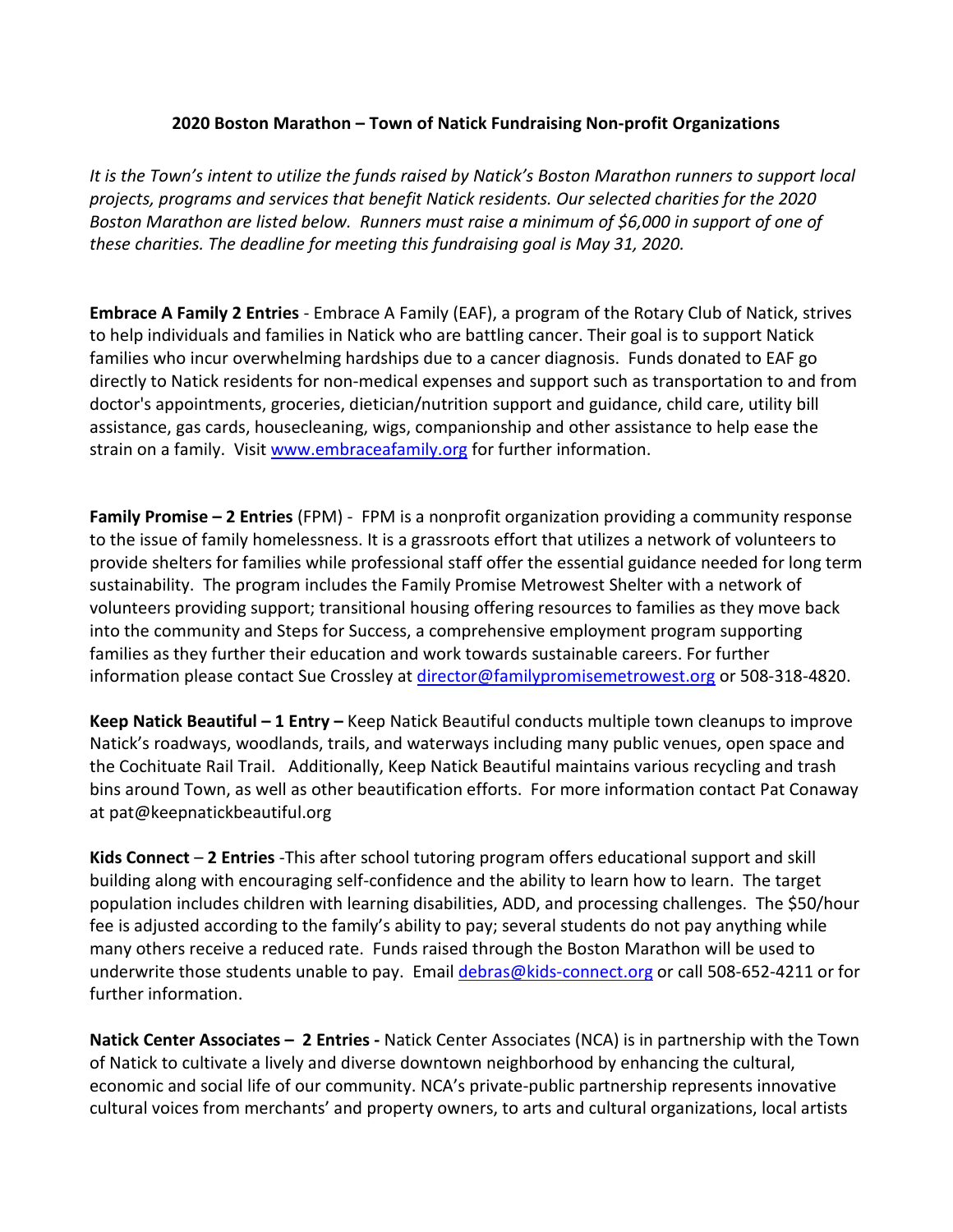and concerned citizens. Together we work to build capacity for cultural programming and creative spaces, and to foster creative partnerships, pivotal to the continued renaissance of Natick Center. For further information, please contact Athena Pandolf at info.natickcenter@gmail.com

**Natick Community Organic Farm** – **2 Entries** - NCOF was conceived in 1975 as a means of supplying much needed summer jobs to local young people at risk. NCOF is one of the only farms in the state that is both certified organic and community based; the farm operates through a partnership with the Town of Natick and its Conservation Commission. Unique to the Farm's mission, NCOF works with teens and young adults in the community, providing jobs and educational opportunities to learn about organic farming. Funds raised by Natick's Marathon runners will support several programs to enhance classroom learning for students in Pre-Kindergarten to Second Grade; these programs are aligned with the Massachusetts Curriculum Framework to provide an enrichment resource to educators. Call 508-655-2204 or visit [www.natickfarm.org](http://www.natickfarm.org/) for further information.

**Natick High School – 2 Entries -** Natick High School is raising money to create a cultural exchange program for students. Natick High School has a long-standing partnership with a school in The Gambia, West Africa and are exploring opportunities in Latin America. Over sixty students at Natick High School are actively involved in the Change the World Club dedicated to building authentic connections across cultures. The students in the club are very interested in growing and sustaining these partnerships. The money will help grow the programs to impact more students at Natick High School. There will be two service trips per year to West Africa and Latin America and and the funds will help to offer scholarships to low-income students who would otherwise not be able to participate. For more information contact Principal Brian Harrigan at bharrigan@natickps.org

**Natick Service Council – 2 Entries** - For over 50 years, NSC has served Natick's most vulnerable and economically disadvantaged residents as a center for advocacy, referral, case management, information, and job skills training. Guided by the motto "Neighbors Helping Neighbors," they help clients meet basic needs for food, housing, and health care with the goal of promoting selfsufficiency. Funds raised by Natick's Marathon runners will be used to support a significant increase in client assistance programs, with emphasis on ensuring that NSC clients stay safe and warm in their homes. Specifically, the funds will be used to expand financial assistance for rent, home heating fuel and utilities. In addition, the funds would allow NSC to expand the availability of perishable foods (vegetables, fruits, lean meats, and dairy products) in support of NSC's "heart healthy" food pantry initiative. Call 508-655-1791 or visit [www.natickservicecouncil.org](http://www.natickservicecouncil.org/) for further information.

**Parents Association for the Handicapped, Inc. (PATH) – 1 Entry –** The Parents' Association for the Handicapped, Inc. was organized in 1983 for the purpose of raising funds in support of the therapeutic recreational programs offered by the Town of Natick, in particular, Camp Arrowhead and the Skyline Programs. Children, teens and adults with special needs are offered a safe, nurturing environment in which to build physical and intellectual strength, life skills and personal relationships. PATH helps defray the expenses of staff, equipment, transportation and training to keep the programs affordable. For more information contact Kathy Danielson at danielson277@verizon.net